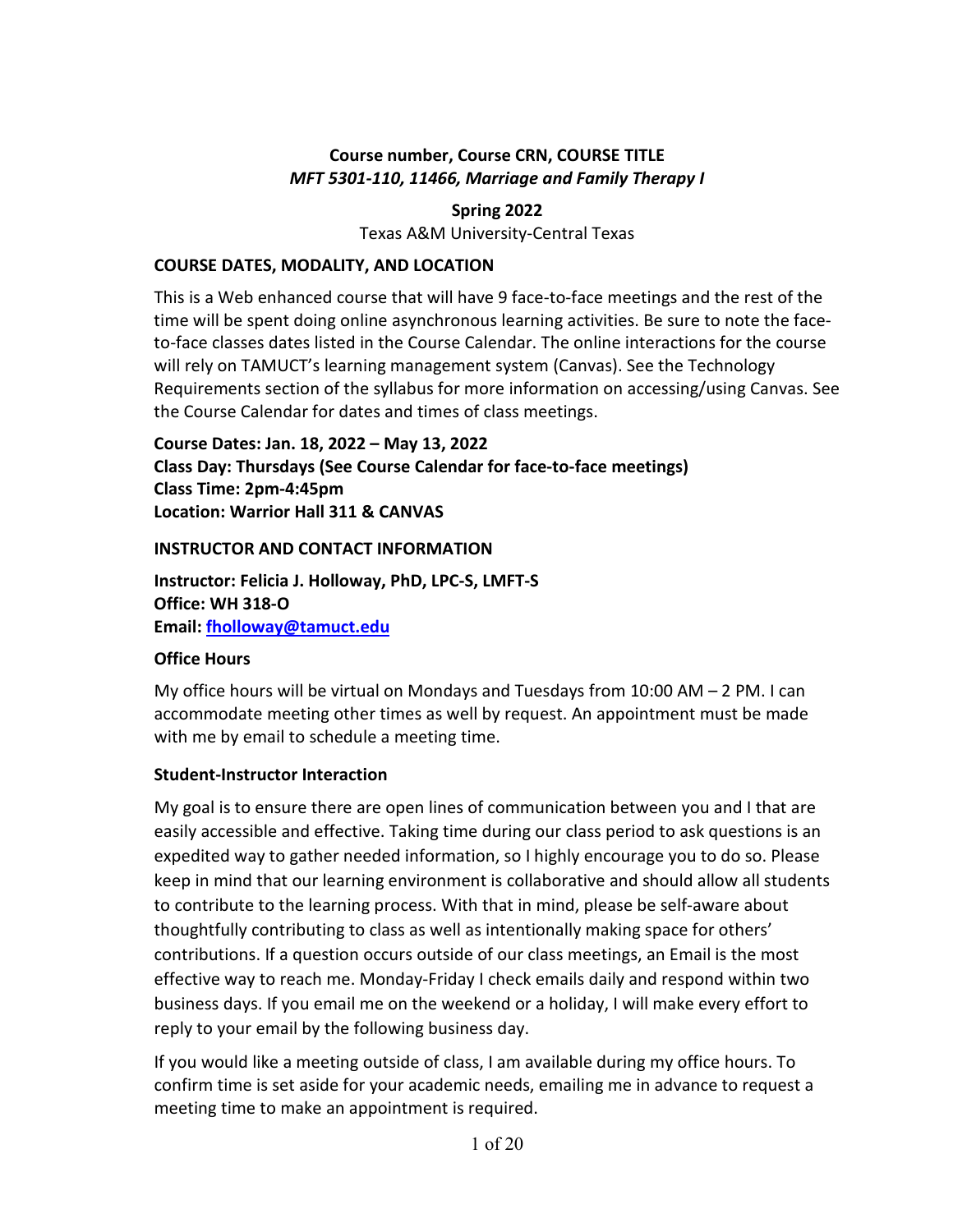## **Emergency Warning System for Texas A&M University-Central Texas**

**SAFEZONE.** SafeZone provides a public safety application that gives you the ability to call for help with the push of a button. It also provides Texas A&M University-Central Texas the ability to communicate emergency information quickly via push notifications, email, and text messages. All students automatically receive email and text messages via their myCT accounts.

Downloading SafeZone allows access to push notifications and enables you to connect directly for help through the app.

You can download SafeZone from the app store and use your myCT credentials to log in. If you would like more information, you can visit the [SafeZone](http://www.safezoneapp.com/) website [www.safezoneapp.com].

To register SafeZone on your phone, please follow these 3 easy steps*:*

- 1. Download the SafeZone App from your phone store using the link below:
	- o [iPhone/iPad:](https://apps.apple.com/app/safezone/id533054756) [https://apps.apple.com/app/safezone/id533054756]
	- o [Android Phone / Tablet](https://play.google.com/store/apps/details?id=com.criticalarc.safezoneapp) [https://play.google.com/store/apps/details?id=com.criticalarc.safezoneap p]
- 2. Launch the app and enter your myCT email address (e.g.,  $\{name\}$ @tamuct.edu)
- 3. Complete your profile and accept the terms of service

## **COURSE INFORMATION**

Course Overview and Description

In this course, students will explore the historical development, theoretical and empirical foundations of systems theory including a survey of the major models of marriage, couple and family therapy.

Course Learning Outcomes

1. Student Learning Outcomes

This course targets the following MFT program Student Learning Outcome

a. Students will demonstrate knowledge and appropriate application of classical and postmodern MFT theories (SLO-1)

It targets these SLO's through the following Course Learning Outcomes:

2.1 Describe systems theory and its contribution to the development of marriage and family therapy.

2.2 Identify and differentiate foundational theories of marriage and family therapy.

2.3 Apply foundational MFT approaches to clinical problems presented in the practice of marriage and family therapy.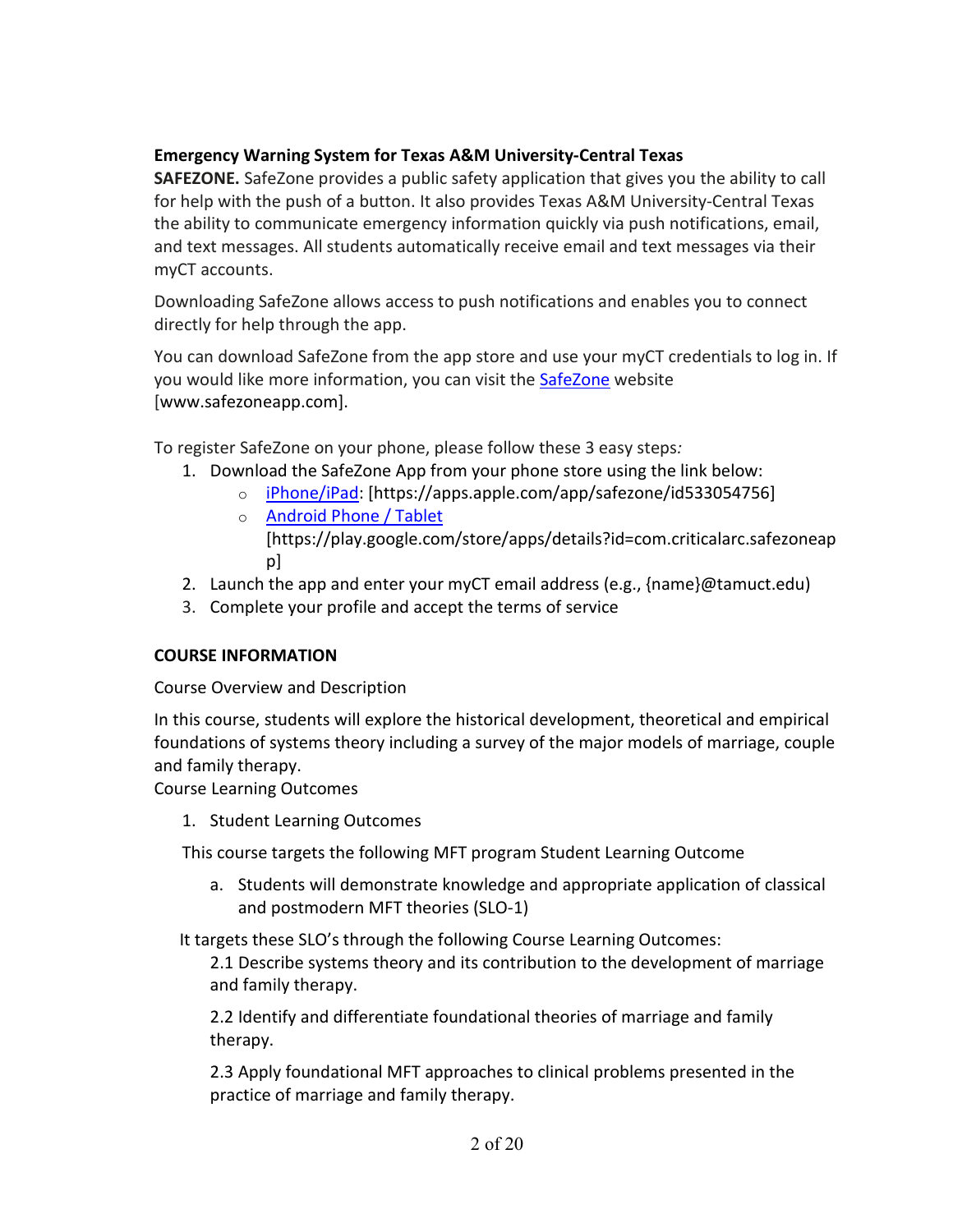## **Required Reading and Textbook(s)**

*Textbooks:*

Gehart, D. (2018). *Mastering competencies in family therapy: A practical approach to theories and clinical case documentation* (3rd ed.). Cengage Learning.

*The text below is available for download in the TAMUCT library and a PDF will be made available in Canvas.*

Smith- Acuña, S. (2011). *Systems theory in action: Applications to individual couples, and family therapy*. John Wiley & Sons.

## *Journal Articles:*

*The articles below can be accessed through the TAMUCT library and will be made available on Canvas.*

- Finkelstein, L. (1987). Toward an object-relations approach in psychoanalytic marital therapy. *Journal of Martial and Family Therapy, 13*, 287-298. https://doi.org/10.1111/j.1752-0606.1987.tb00707.x
- Fowers, B. J., & Wenger, A. (1997). Are trustworthiness and fairness enough? Contextual family therapy and the good family. *Journal of Marital and Family Therapy*, *23*(2), 153–173. https://doi.org/10.1111/j.1752-0606.1997.tb00240.x.
- Miller, R. B., Anderson, S., & Keala, D. K. (2004). Is Bowen theory valid? A review of basic research. *Journal of Marital and Family Therapy*, *30*(4), 453–466. https://doi.org/10.1111/j.1752-0606.2004.tb01255.x
- Napier, A. (1987). Early stages in experiential marital therapy. *Contemporary Family Therapy, 9,* 23-41. https://doi.org/10.1007/BF00890262
- Nielsen A. C. (2017). Psychodynamic couple therapy: A practical synthesis. *Journal of Marital and Family Therapy*, *43*(4), 685–699. https://doi.org/10.1111/jmft.12236
- Soto-Fulp, S.& DelCampo, R. L. (1994). Structural family therapy with Mexican American family systems. *Contemporary Family Therapy, 16*, 349-362. https://doi.org/10.1007/BF02197898
- Wiebe, S. A., & Johnson, S. M. (2016). A review of the research in emotionally focused therapy for couples. *Family Process*, *55*(3), 390–407. https://doi.org/10.1111/famp.12229
- Wilner, S. R., Breit, M., & Im, W. G. (1988). In defense of strategic therapy. *Contemporary Family Therapy, 10*, 169-182. https://doi.org/10.1007/BF00895619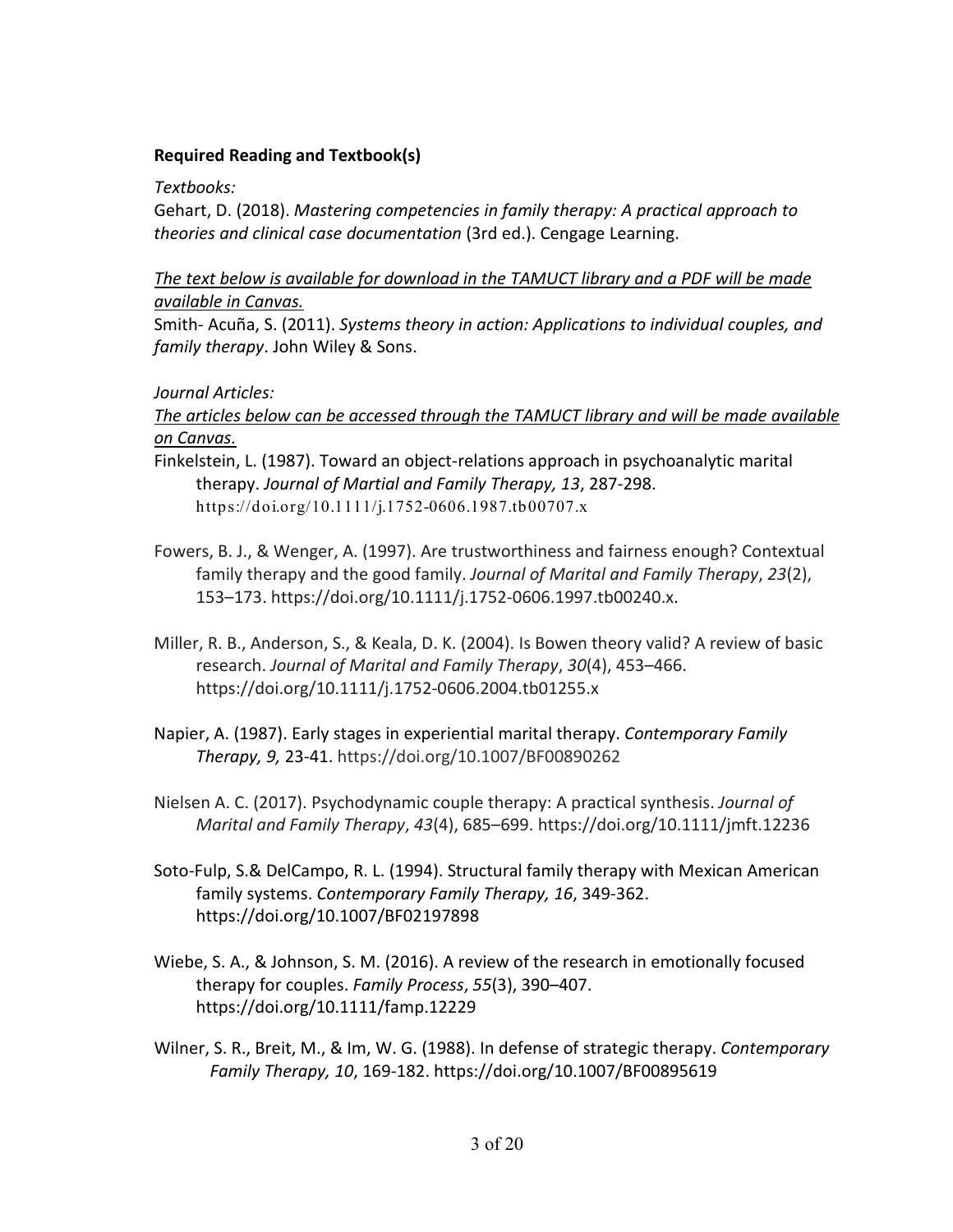*Optional Textbook:*

American Psychological Association (2020) *Publication manual of the American Psychological Association* (7th ed.). American Psychological Association.

#### **COURSE REQUIREMENTS**

*All assignments must be the student's own work (see the academic integrity section). Do not copy directly from the text or research articles when completing assignments. Written work must follow the American Psychological Association (APA), 7th ed. publication guidelines when indicated. Assignment due dates are indicated on the Course Calendar.*

Assignments:

**1. Class Participation**: **(9x2pts=18pts (2pts for each face-to-face class))** Students will be expected to be present for class. Class participation is vital to the learning experience. Participation points are based on students being present, on-time, prepared, remaining for the entire class period and being actively engaged in the class activities. Examples of engagement in class includes but is not limited to participating in role play activities, answering questions, providing thoughtful input based on the course content and one's own experience, respectfully inquiring about the material or a fellow student's perspective, etc. Students will be responsible for reading/viewing the assigned materials and any other resources provided by the instructor in Canvas before class.

Cooperative group learning experiences will be promoted throughout the course. The goals will focus on shared decision-making, individual and group responsibilities, and effective written and or communication skills. Students are expected to be professional and respectful during their participation in the course.

Per the University catalog, students may request make-up consideration for valid and verifiable reasons, such as illness, death in the immediate family, legal proceedings, or participation in university-sponsored activities. Students participating in university-sponsored activities are responsible for obtaining a written explanation for their absence from the faculty/staff member responsible for the activity. In all cases, students are encouraged to notify the faculty member of the course in advance of any absence.

**2. Discussion Boards**:**(6x2pts=12pts)** Discussion Boards help to generate cooperative exploration of the course content in hopes of enhancing the learning experience with a deeper synthesis of knowledge. Students will complete Discussion Boards in the weeks indicated on the Course Calendar. The **initial post should be between 225 and 250 words** and will be worth 1pt. Students **may not exceed 250 words. It is vitally important to be clear and concise.** Referencing and citing research articles or the textbooks from the course is required in this post. References and citations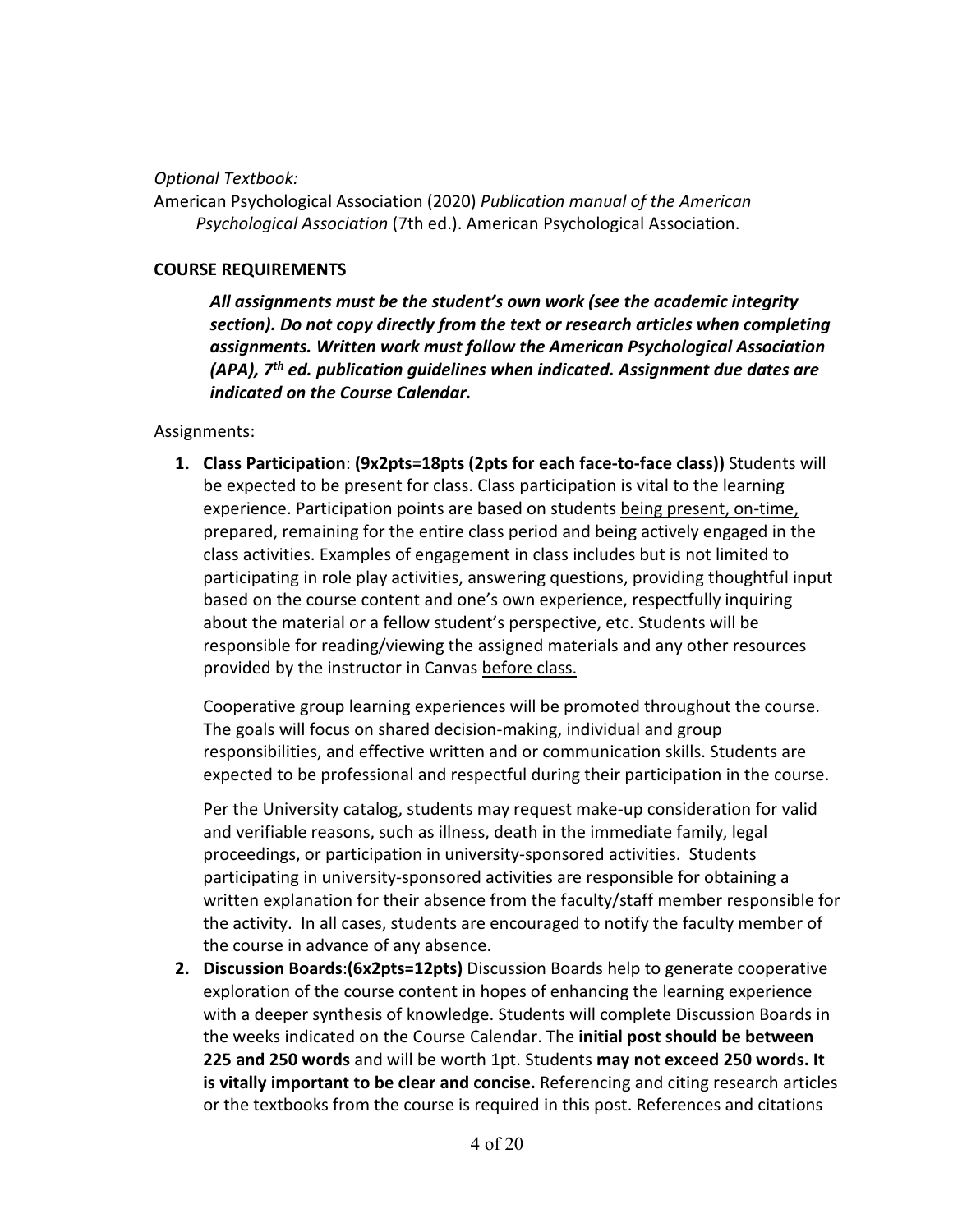do not count in the word count parameters. Students must refrain from quoting materials. Students should always use their own words.

Students are also required to respond to at least two other initial posts and each response is worth .5 points. The responses must be between 75 and 100 words each and should expand the conversation. **Students must not exceed 100 words.** If a student only states that they agree or disagree, they will not earn full credit. Students should be curious and generate new questions or considerations in their responses as well as include a synthesis of other scholarly or personal information that informs the discussion. Replies to posts **may not quote the initial post nor include quotes from other resources** but should reference and cite articles or textbooks from the course, when applicable.

Discussion Board Etiquette

- Students are expected to be courteous and respectful with their language and tone
- Curiosity about varying perspectives is encouraged. Avoid "why" questions.
- Broad generalizations about groups of individuals should be avoided.
- Be open to new ideas and alternative perspectives.
- Quotations of the initial post, from textbooks or research articles may not be used in posts. (Addresses CLO 2.1, 2.2 & 2.3)
- **3. Online Content Quizzes**:**(9x2pts=1pts)** In an effort to ensure each student has read/viewed and comprehended the materials within the course, 9 timed quizzes over course content will be given throughout the semester. Each quiz will have true false and/or multiple-choice questions related to the course content for the week indicated in the Course Calendar. Quiz dates are indicated in the Course Calendar as well. (Addresses CLO 2.1 & 2.2)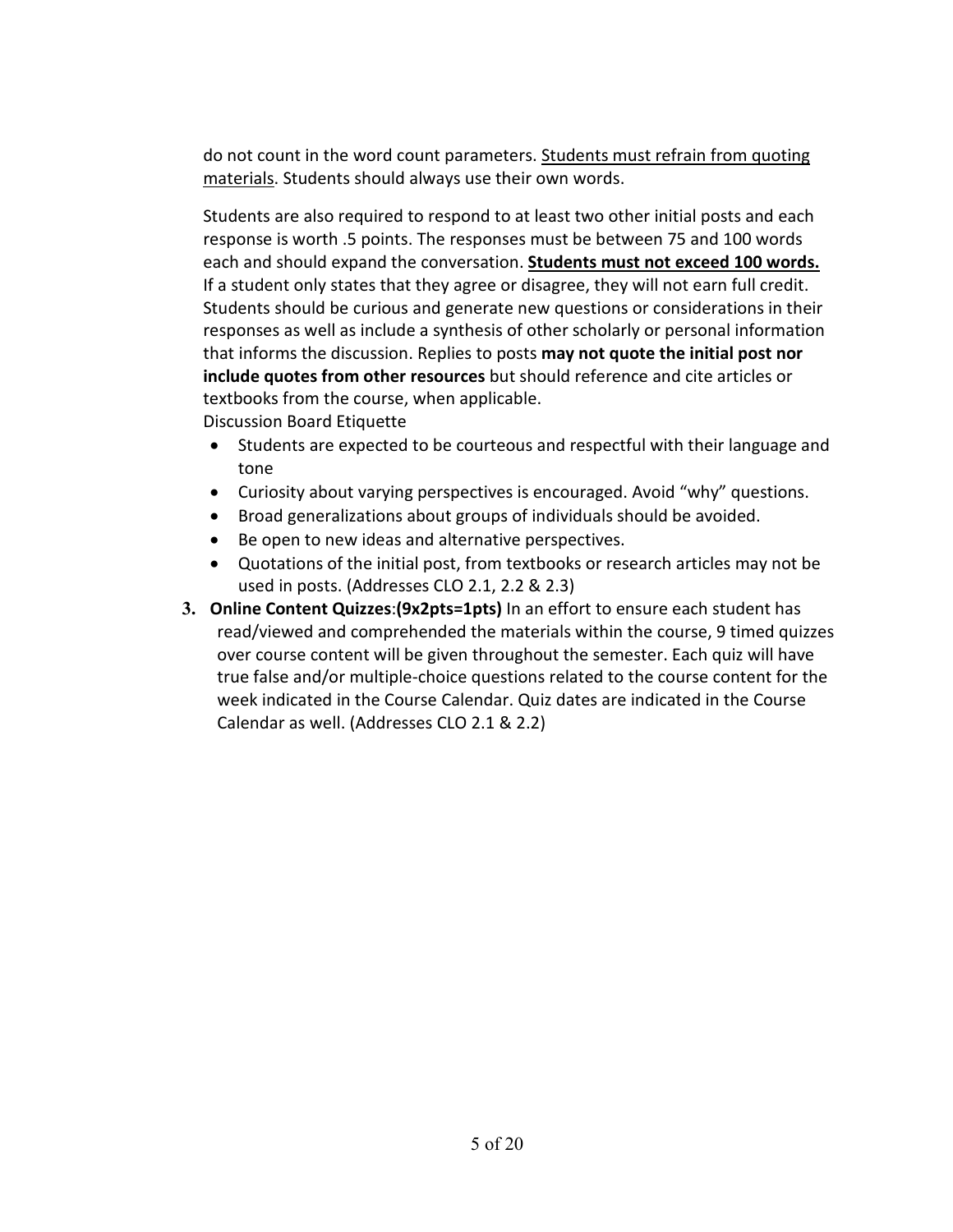**4. Article Review:(1ptsx4 =4pts)** Each student is required to review and discuss 4 articles for each face-to-face class focused on family therapy models for that week. Students will write a 1-page synthesis of the article. Students must be prepared to discuss their article in class. The reviews are due on the days indicated in the Course Calendar. Students must identify an article of their choice from a peer reviewed scholarly journal that was published in the last 10 years. (Addresses CLO 2.2)

Article Review Detailed Instructions:

- Students must identify an article of their choice on one of the therapies discussed during the indicated week from a peer reviewed scholarly journal that was published in the last 10 years
- Students **may not** use articles already listed as assigned readings for the course
- No need for a cover page
- 1-inch margins
- Times New Roman, font 12 (no exceptions)
- The student's name and therapy model must be listed in the header (Riley Jones – Structural)
- On the top of the page, the APA style reference of the article should be listed
- Students must summarize the article and reflect on its impact. Students must **not** copy the abstract or article. Students must summarize the article using their own words. Students must not plagiarize. There should NOT be any direct quotes in this paper. It is too short for it.
- The length of the paper must be 1 full page. Students must not exceed 1 page. Carefully select the material included in the review.
- Include the first page of the article.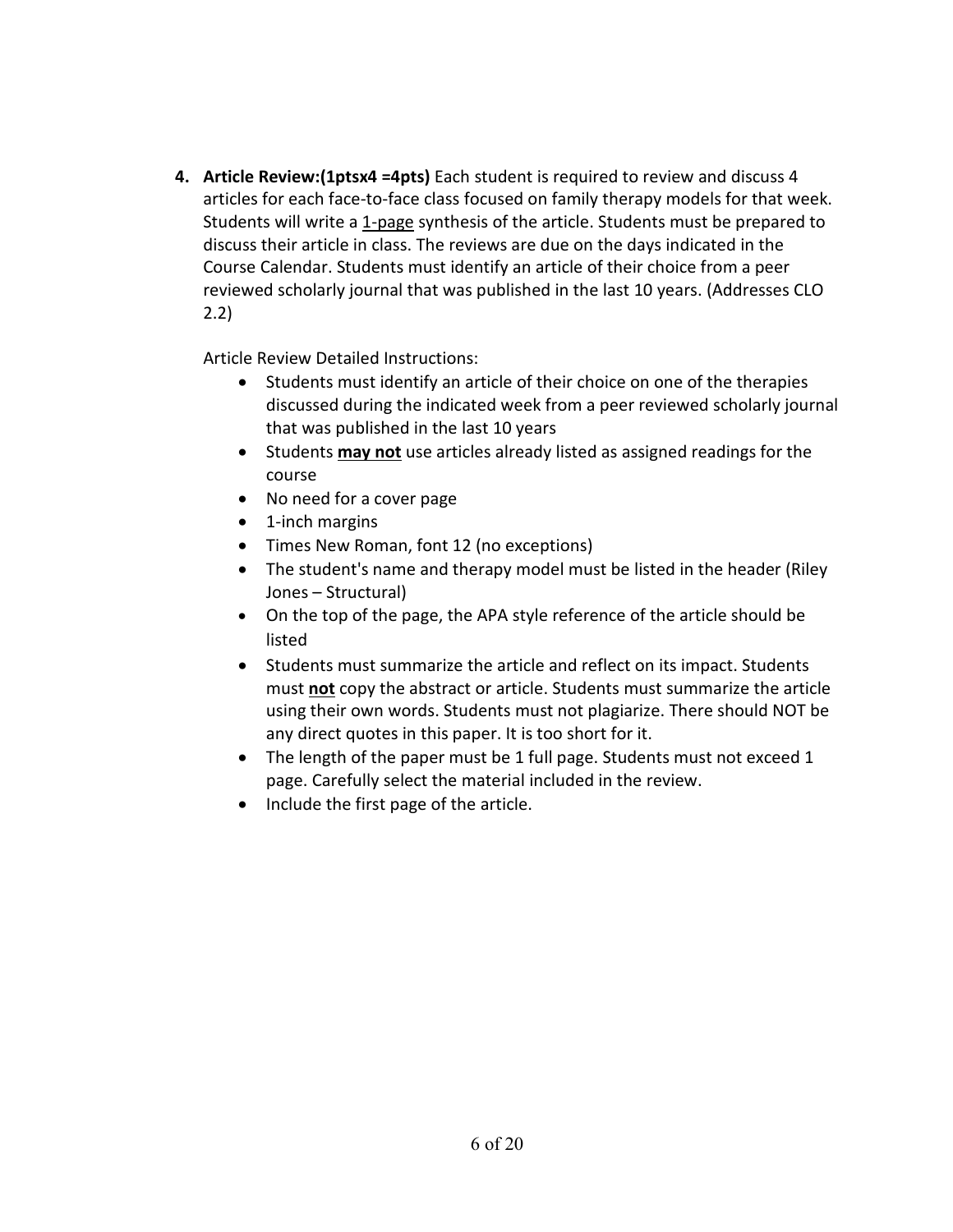#### **Example Article Review**

## **Riley Jones** *(Student Name)* **– Structural Therapy** *(Therapy model discussed in the article)*

*(APA Style Reference)*

Soto-Fulp, S.& DelCampo, R. L. (1994). Structural family therapy with Mexican American family systems. *Contemporary Family Therapy, 16*, 349-362. <https://doi.org/10.1007/BF02197898>

#### Summary:

*Summarize the article; do not copy the abstract and answer the following:*

- *What did the article discuss?*
- *What was the outcome of the discussion?*
- *If a research study was conducted*
	- o *Describe the sample*
	- o *What was examined (research questions/hypothesis)*
	- o *How was data collected?*
	- o *What was the outcome/results of the study?*

Reflection:

*How did the article enhance or shift your understanding of the therapy model? How might this information be valuable in your practice as a MFT?*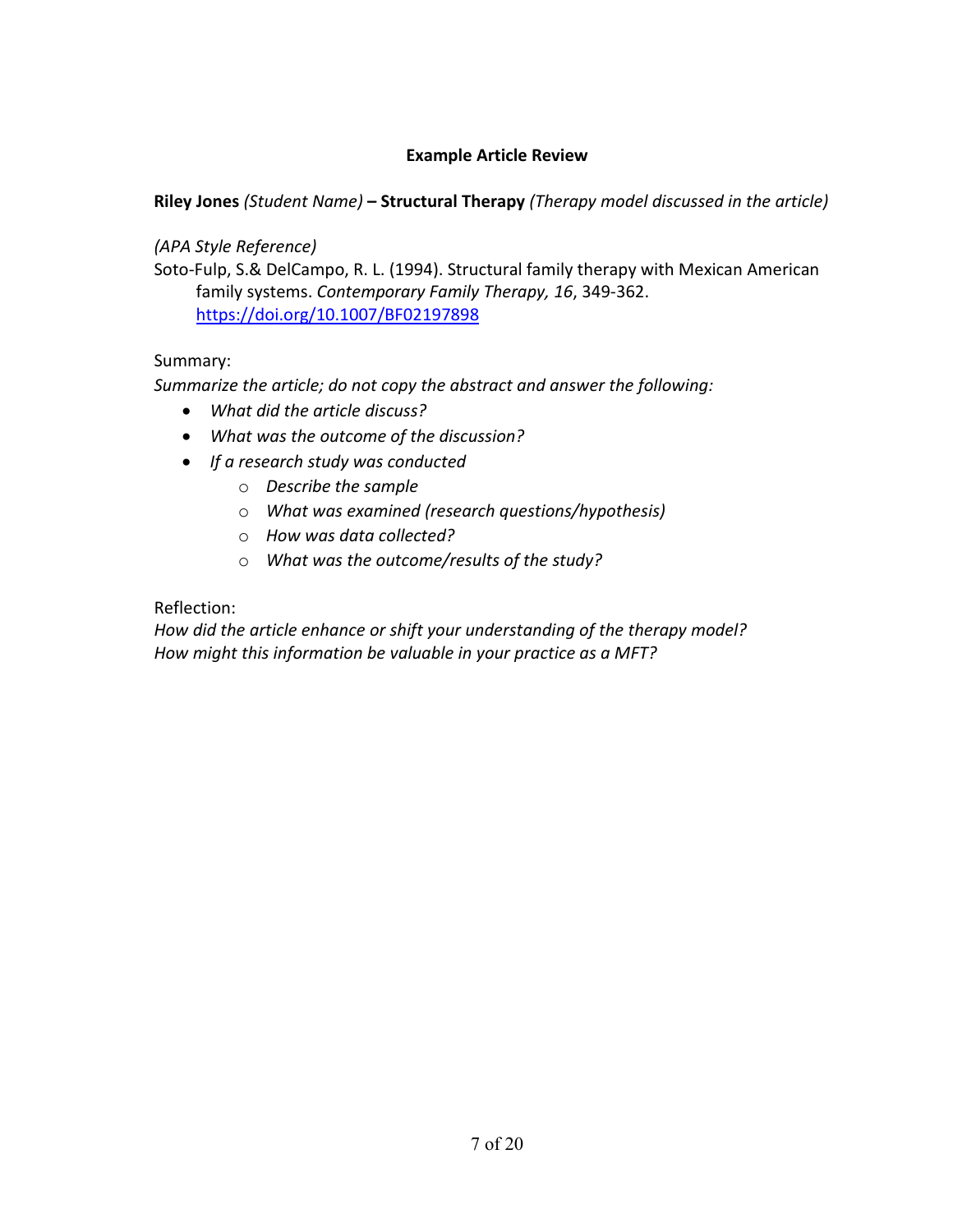**5. Family Therapy Outlines**:**(2ptsx12 =24pts):** Family Therapy Outlines are due for each of the 12 therapy models focused on this semester. Students will use these to prepare for the final exam and eventually the comprehensive exam. These sheets should be 1-2 pages long and be in outline form using the template provided. Each student will create a unique outline in their own words. Each outline is due on the dates indicated in the Course Calendar. Note that on some dates, multiple outlines will be due. (Addresses CLO 2.2)

#### **Family Therapy Outline Template**

Name of Family Therapy Model:

Your Name:

Please write these templates in your own words. Do not copy/paste definitions or full sentences from the book or articles. This assignment is designed for you to reflect on the therapy and check your understanding of it.

*Overview of the therapy (described in 1 or 2 sentences):*

*Leading figures:*

*Key theoretical constructs (list and define them in one sentence each):*

*How do problems occur in the family:*

*What is the objective of therapy:*

*Process of change (what needs to happen in the family for the change to occur?):*

*Role of therapist:*

*Key techniques (list and explain some techniques that are specific for this theory. Sometimes it can be the way the therapist asks questions):*

*Describe the treatment process (use bullet points and briefly describe the broad steps in the general sequence for treatment):*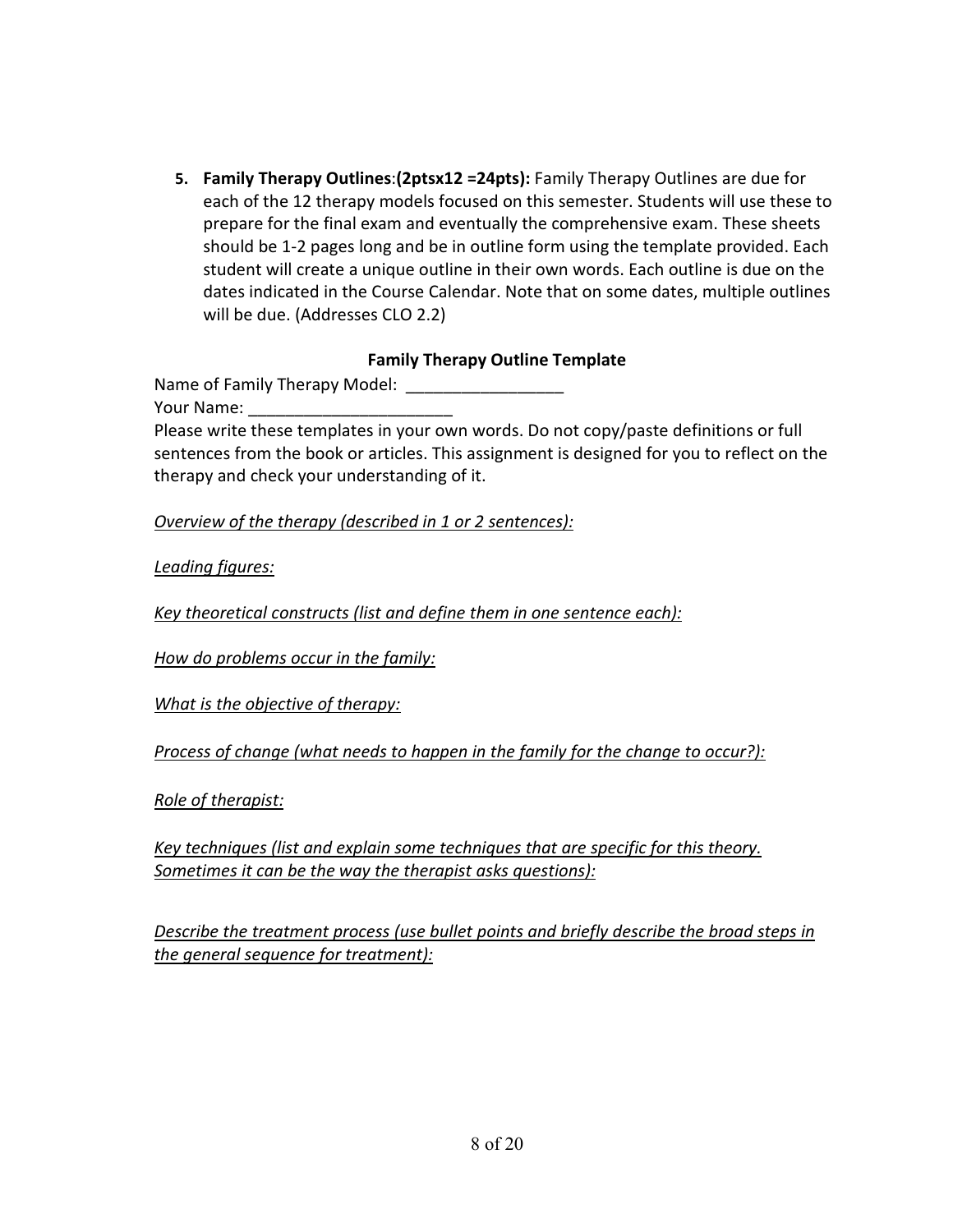**6. Student Led Demonstration (SLD)**: Students will present information about a therapy model's specific intervention/technique as well as design and carry out an interactive demonstration with the class. Presentations are scored on accurate and relevant contribution of knowledge and audience engagement. In addition, students will prepare a handout for the class describing how to facilitate the demonstration of the intervention and any information about its goal and populations in which it might be helpful, based on research (i.e., depression, children, couples, trauma, etc.). The handout should be brought to class and provided to students as well as **uploaded on Canvas on the day of the presentation.** (Addresses CLO 2.3)

Students should not just use the textbook as the source of information for the demonstration since the class is familiar with that material. At least, one peer reviewed journal article published in the last 10 years that informs the presentation should be referenced in the handout. The goal is to present something new. Presentations should be about 15 minutes - 20 minutes in length. Presentation dates and order of presentations will be assigned at the beginning of the semester.

## **Example Student Led Demonstration Handout**

**Riley Jones** *(Student Name)* 

**The Satir model (Experiential Therapy): Family Sculpting** (*Therapy model and intervention demonstrated)*

*(APA Style References)*

Gehart, D. (2018). *Mastering competencies in family therapy: A practical approach to theories*

Satir, V. (1987). Experiential family therapy with couples. *Journal of Family Therapy, 10*, 210-225. https://doi.org/10.1007/TZ12589

Intervention Instructions:

*Describe the step-by-step instructions of how the intervention/technique is facilitated.*

Purpose and Use of Intervention:

*Describe the goal of the intervention/technique and population(s) in which it might be helpful based on research (i.e., depression, PTSD, children, couples, etc.)*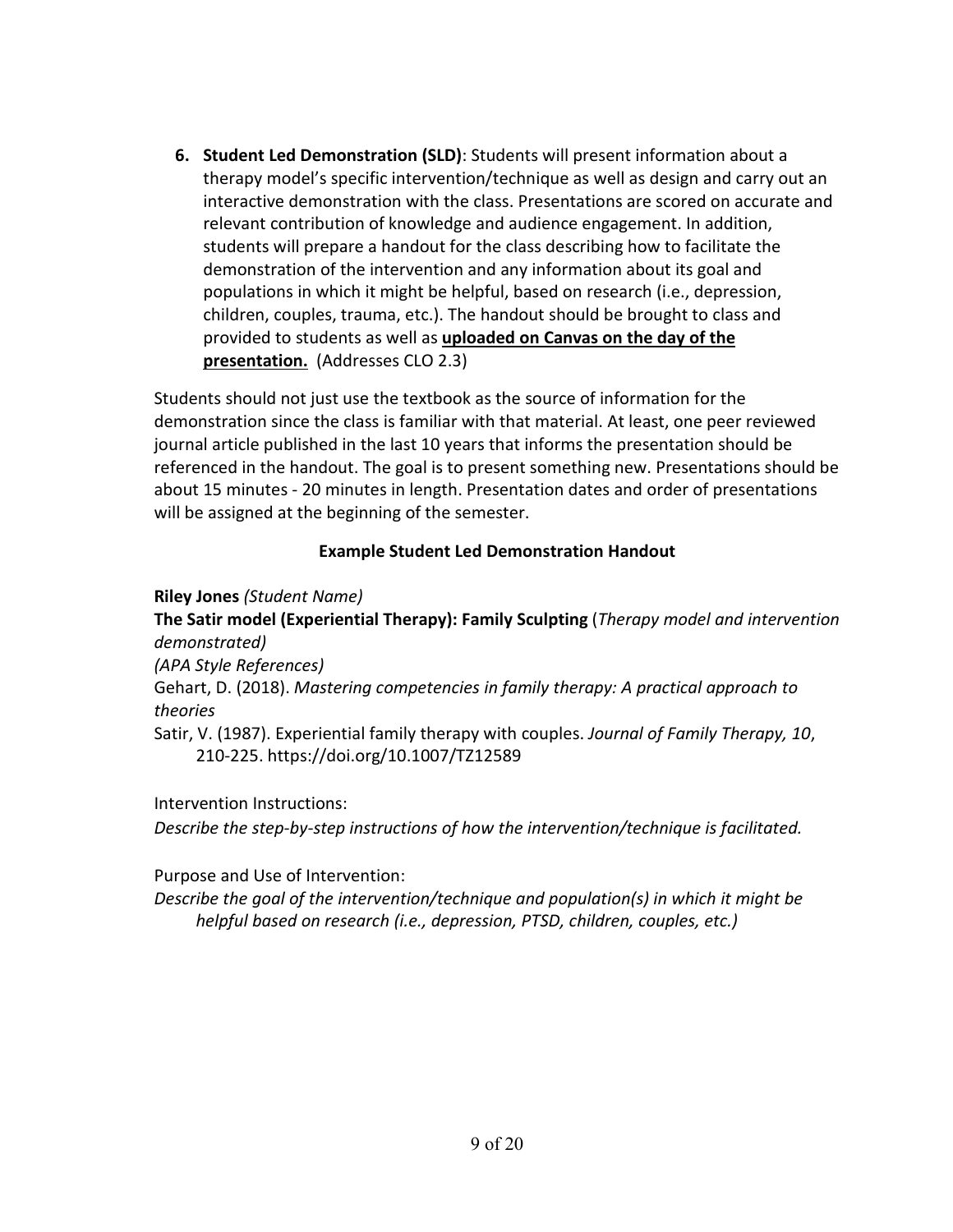**7. Final Exam**:**(16pts)** An online multiple choice/true false cumulative final exam will be given at the end of the semester (see Course Calendar). This exam will be timed but use of notes, articles and books will be allowed. The final exam questions will largely be taken from the quiz questions. Students are strongly encouraged to thoroughly review materials and notes before taking the exam since it is timed. (Addresses CLO 2.1 & 2.2)

#### **Grading Criteria Rubric and Conversion**

#### **Assignment Points**

| <b>Assignment</b>                                | <b>Point Value</b> |
|--------------------------------------------------|--------------------|
| Class Participation (2pts per F2F class meeting) | 18                 |
| 6 Discussion Boards (2pts per discussion board)  | 12                 |
| 9 Online Content Quizzes (2pt per quiz)          | 18                 |
| 4 Article Reviews (1pt per Review)               | 4                  |
| 12 Therapy Outlines (2pts per outline)           | 24                 |
| Student Led Demonstration (SLD)                  | 8                  |
| <b>Final Exam</b>                                | 16                 |
| <b>Total Possible Points:</b>                    | 100                |

#### **Grade Conversion**

Final course grades will be based on the point totals listed below.

## **Letter Grade = Points**

- $A = 90-100$
- $B = 80-89$
- $C = 70-79$
- $D = 60-69$
- $F = 59$  and below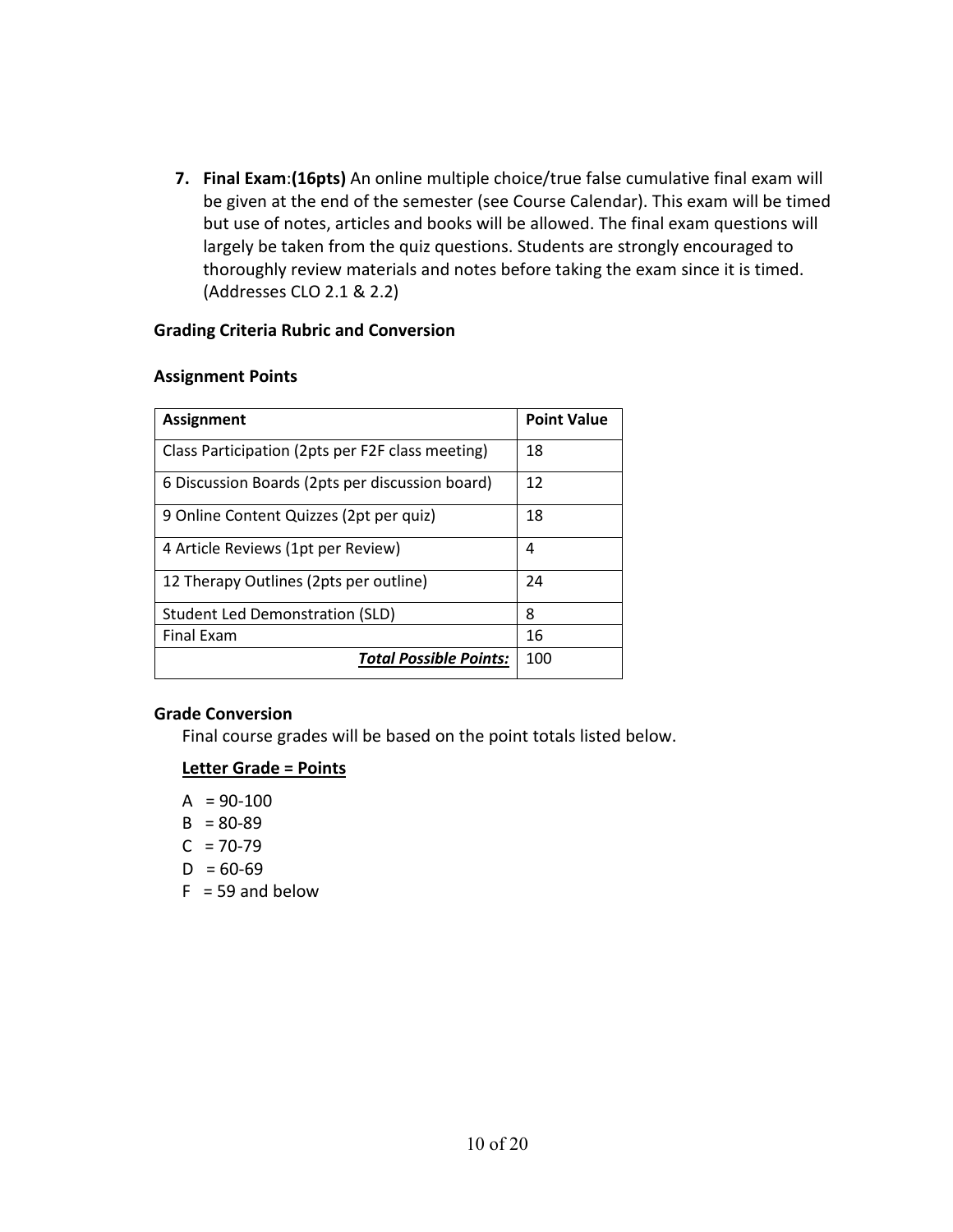## **Rubrics**

| <b>Discussion Board Rubric</b>           |                            |                            |  |
|------------------------------------------|----------------------------|----------------------------|--|
| Criteria                                 | Non-Performance - Adequate | Proficient - Distinguished |  |
|                                          | Performance                | Performance                |  |
| <b>Initial Post</b>                      | $0 - 5$ pts                | $.75-1$                    |  |
| Post was well written, fully             |                            |                            |  |
| addresses and develops all               |                            |                            |  |
| aspects of the prompt.                   |                            |                            |  |
| Post was factually correct,              |                            |                            |  |
| reflective and provided a                |                            |                            |  |
| substantive contribution.                |                            |                            |  |
| Post contributes to discussion           |                            |                            |  |
| with clear, concise comments.            |                            |                            |  |
| Cites scholarly resources such           |                            |                            |  |
| as textbooks or research                 |                            |                            |  |
| articles.                                |                            |                            |  |
| Advances discussion.                     |                            |                            |  |
| Post was within the required             |                            |                            |  |
| word count range.                        |                            |                            |  |
| Uses APA 7 <sup>th</sup> edition format. |                            |                            |  |
| (1pt)                                    |                            |                            |  |
| Peer Response 1                          | $0 - 25$ pts               | .5                         |  |
| Demonstrates analysis of                 |                            |                            |  |
| others' posts.                           |                            |                            |  |
| Extends meaningful discussion            |                            |                            |  |
| by building on previous posts.           |                            |                            |  |
| Advances discussion with new             |                            |                            |  |
| ideas or considerations.                 |                            |                            |  |
| Meets word count parameters.             |                            |                            |  |
| Uses APA 7 <sup>th</sup> edition format. |                            |                            |  |
| (.5pt)                                   |                            |                            |  |
| Peer Response 2                          | $0 - 25$ pts               | .5                         |  |
| Demonstrates analysis of                 |                            |                            |  |
| others' posts.                           |                            |                            |  |
| Extends meaningful discussion            |                            |                            |  |
| by building on previous posts.           |                            |                            |  |
| Advances discussion with new             |                            |                            |  |
| ideas or considerations.                 |                            |                            |  |
| Meets word count parameters.             |                            |                            |  |
| Uses APA 7 <sup>th</sup> edition format  |                            |                            |  |
| (.5pt)                                   |                            |                            |  |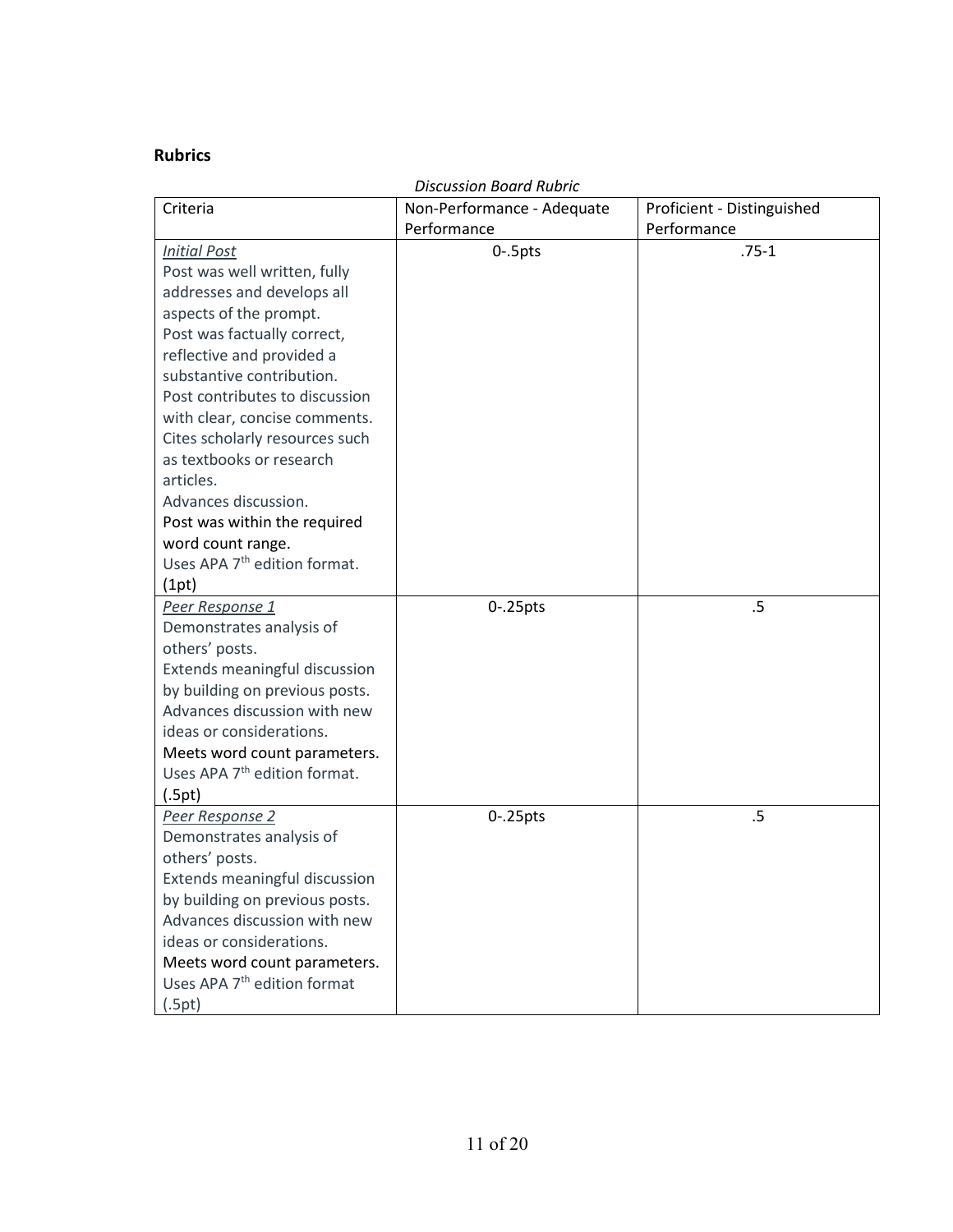| <b>Article Review Rubric</b>    |                            |                            |  |
|---------------------------------|----------------------------|----------------------------|--|
| Criteria                        | Non-Performance - Adequate | Proficient - Distinguished |  |
|                                 | Performance                | Performance                |  |
| Student summarized the          | $0 - 25$ pts               | .5                         |  |
| article clearly and thoroughly  |                            |                            |  |
| including an identification and |                            |                            |  |
| overview of the problem,        |                            |                            |  |
| research questions,             |                            |                            |  |
| hypothesis, literature review,  |                            |                            |  |
| methods, results, if            |                            |                            |  |
| applicable. (.5pt)              |                            |                            |  |
| Student thoughtfully and        | $0 - 25$ pts               | .5                         |  |
| thoroughly provided a           |                            |                            |  |
| reflection based on the         |                            |                            |  |
| questions in the Article        |                            |                            |  |
| Review example provided in      |                            |                            |  |
| the syllabus. Student included  |                            |                            |  |
| an accurate APA style           |                            |                            |  |
| formatted reference. Student    |                            |                            |  |
| adhered to page length          |                            |                            |  |
| requirement. (.5pt)             |                            |                            |  |

#### *Student Led Demonstration Rubric*

| Criteria                            | Non-Performance - Adequate | Proficient - Distinguished |
|-------------------------------------|----------------------------|----------------------------|
|                                     | Performance                | Performance                |
| Presented a clear, accurate and     | 0-2.25pts                  | $2.5-3pts$                 |
| interactive demonstration of an     |                            |                            |
| intervention/technique related      |                            |                            |
| to a therapy model discussed        |                            |                            |
| this semester. (3pts)               |                            |                            |
| Articulately described steps of     | $0-1.5$ pts                | $1.75-2pts$                |
| intervention in a clear and logical |                            |                            |
| way.                                |                            |                            |
| $(2 \text{ pts})$                   |                            |                            |
| Discussed purpose of                | $0 - 5$ pts                | $.75 - 1$                  |
| intervention and population(s) in   |                            |                            |
| which it might be used.             |                            |                            |
| (1pts)                              |                            |                            |
| Provided a well-constructed,        | $0-1.5$ pts                | 1.75-2pts                  |
| thorough, orderly handout and       |                            |                            |
| utilized the template provided.     |                            |                            |
| APA formatted references were       |                            |                            |
| listed in handout. (2pts)           |                            |                            |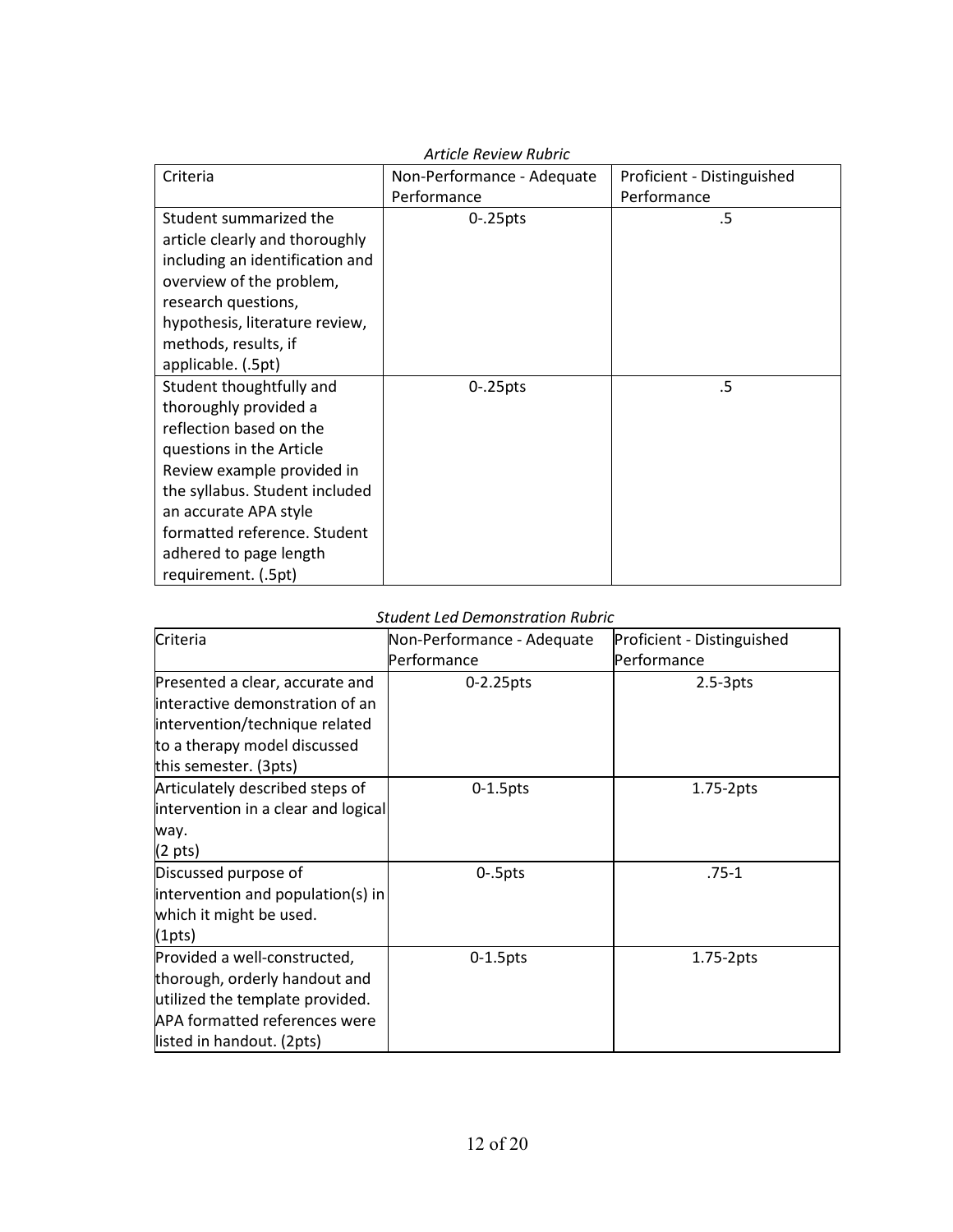## **Posting Grades**

Grades will be posted in Canvas within 2 weeks of the assignment due date. Grades will be posted on the Canvas grade book where students can monitor the status of their grade easily*.* Students' final grades are based on their total points earned. Students can calculate an estimate of their grades, at any time, by adding their total points earned and comparing it to the chart above. **There will be no negotiation of grades or course policies. Students should be diligent in working toward the grade they desire in this course.**

## **Grading Policies**

Assignments are expected to be turned in on time. Students should make plans to ensure that all assignments and exams are submitted by the due dates and times. **Late work (work not submitted by 11:59pm on the due date) will not be accepted***.* Work must only be submitted to Canvas. Any work submitted via email will not be graded.

## **COURSE OUTLINE AND CALENDAR**

\*Each week course content will be available in the module associated with that week on Canvas. Be sure to check Canvas weekly for online content to review as part of the course. Online content may include videos, articles, etc. in addition to the textbook assigned readings.

Weekly reading assignments should be done before class meetings and assignment due dates.

| <b>Class Date/Format</b> | <b>Topic</b>             | <b>Assigned Readings from</b><br><b>Textbooks/Articles</b> | <b>Assignment Due</b>                                                                                                                                                                          |
|--------------------------|--------------------------|------------------------------------------------------------|------------------------------------------------------------------------------------------------------------------------------------------------------------------------------------------------|
| Week $1 - 1/20$          | Introduction to Course   | Review Syllabus                                            |                                                                                                                                                                                                |
| <b>Face to Face</b>      |                          |                                                            |                                                                                                                                                                                                |
| Week $2 - 1/27$          | <b>Systemic Thinking</b> | Gehart Ch. 1 & 2                                           | <b>Online Quiz 1: Due</b><br>Thursday by 11:59pm<br>(Week 2 content)<br><b>Discussion Board 1:</b><br>Initial Post due by<br>Wednesday at 11:59pm<br>& 2 Responses due by<br>Friday at 11:59pm |
| Week $3 - 2/3$           | <b>Systemic Thinking</b> | Gehart Ch. 3                                               | <b>Online Quiz 2: Due</b>                                                                                                                                                                      |
| <b>Face to Face</b>      |                          | Smith - Acuna Ch. $1 & 2$                                  | Thursday by 11:59pm<br>(Week 3 content)                                                                                                                                                        |
| Week $4 - 2/10$          | Systemic Thinking        | Smith - Acuna Ch. 3 & 4                                    | <b>Online Quiz 3: Due</b><br>Thursday by 11:59pm<br>(Week 4 content)                                                                                                                           |
|                          |                          |                                                            | <b>Discussion Board 2:</b>                                                                                                                                                                     |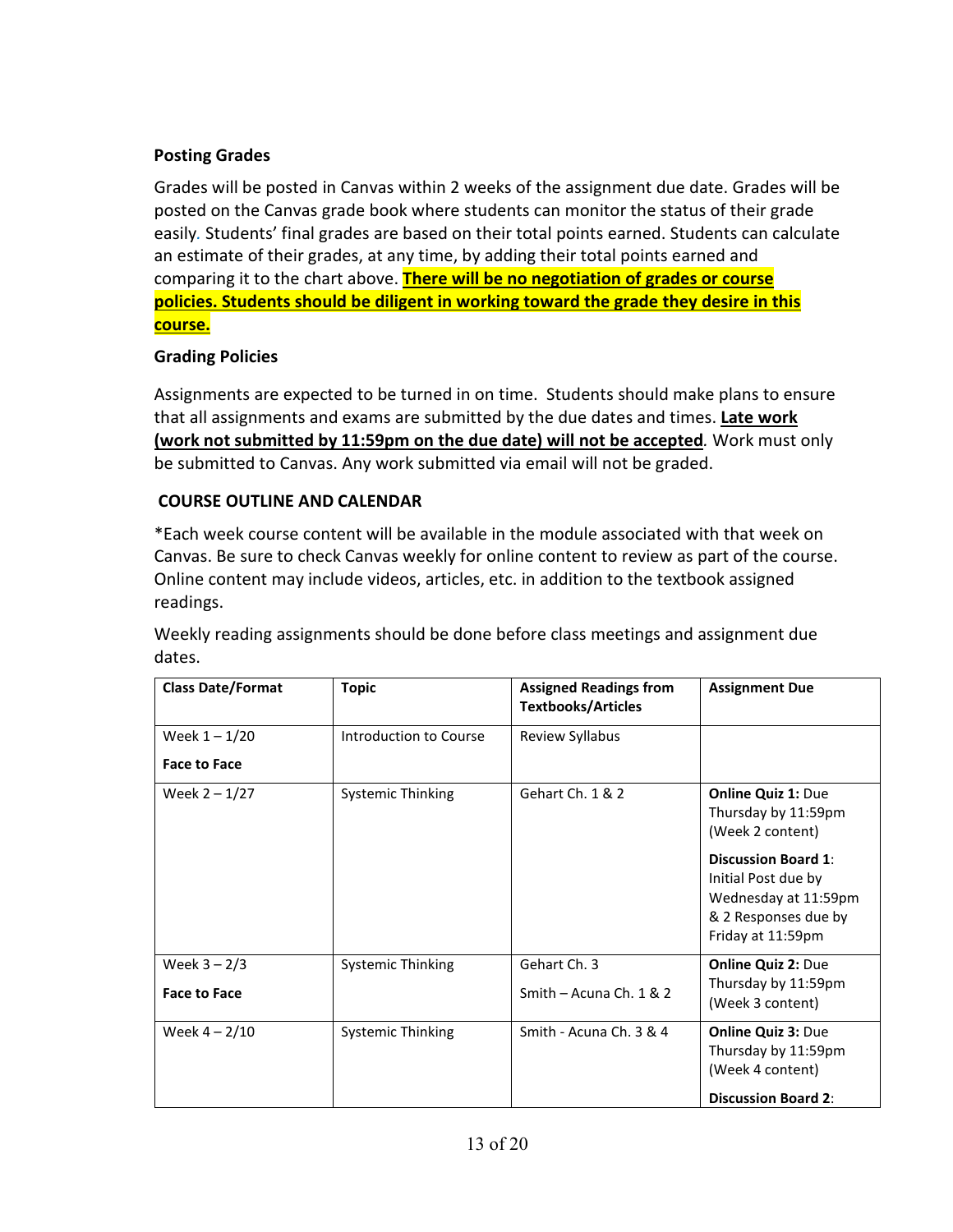|                     |                          |                                 | Initial Post due by                       |
|---------------------|--------------------------|---------------------------------|-------------------------------------------|
|                     |                          |                                 | Wednesday at 11:59pm                      |
|                     |                          |                                 | & 2 Responses due by                      |
|                     |                          |                                 | Friday at 11:59pm                         |
| Week $5 - 2/17$     | <b>Systemic Thinking</b> | Smith - Acuna Ch. 5, 6 & 7      | <b>Online Quiz 4: Due</b>                 |
|                     |                          |                                 | Thursday by 11:59pm                       |
| <b>Face to Face</b> |                          |                                 | (Week 5 content)                          |
|                     |                          |                                 |                                           |
| Week $6 - 2/24$     | Systemic and Strategic   | Gehart Ch. 4                    | <b>Online Quiz 5: Due</b>                 |
|                     | Therapies                |                                 | Thursday by 11:59pm                       |
|                     |                          |                                 | (Week 6 content)                          |
|                     |                          |                                 | <b>Discussion Board 3:</b>                |
|                     |                          |                                 | Initial Post due by                       |
|                     |                          |                                 | Wednesday at 11:59pm                      |
|                     |                          |                                 | & 2 Responses due by                      |
|                     |                          |                                 | Friday at 11:59pm                         |
| Week $7 - 3/3$      | Systemic and Strategic   | Article: In Defense of          | <b>Article Review 1:</b>                  |
| <b>Face to Face</b> | Therapies                | <b>Strategic Therapy</b>        | Due in class and                          |
|                     |                          |                                 | submitted online                          |
|                     |                          |                                 | Thursday by 11:59pm                       |
|                     |                          |                                 | <b>Therapy Outlines (Milan,</b>           |
|                     |                          |                                 | MRI, & Strategic): Due                    |
|                     |                          |                                 | Friday by 11:59pm                         |
| Week $8 - 3/10$     | <b>Structural Family</b> | Gehart Ch. 5                    | <b>Online Quiz 6: Due</b>                 |
|                     | Therapies                |                                 | Thursday by 11:59pm                       |
|                     |                          |                                 | (Week 8 content)                          |
|                     |                          |                                 | <b>Discussion Board 4:</b>                |
|                     |                          |                                 | Initial Post due by                       |
|                     |                          |                                 | Wednesday at 11:59pm                      |
|                     |                          |                                 | & 2 Responses due by<br>Friday at 11:59pm |
|                     |                          |                                 |                                           |
|                     |                          | <b>SPRING BREAK March 14-18</b> |                                           |
|                     |                          |                                 |                                           |
| Week $9 - 3/24$     | <b>Structural Family</b> | Article: Structural Family      | <b>Article Review 2:</b>                  |
| <b>Face to Face</b> | Therapies                | Therapy with Mexican            | Due in class and                          |
|                     |                          | <b>American Family Systems</b>  | submitted online                          |
|                     |                          |                                 | Thursday by 11:59pm                       |
|                     |                          |                                 | <b>Therapy Outlines</b>                   |
|                     |                          |                                 | (Structural & FFT): Due                   |
|                     |                          |                                 | Friday by 11:59pm                         |
| Week 10 - 3/31      | Intergenerational and    | Gehart Ch. 7                    | <b>Online Quiz 7: Due</b>                 |
|                     | Psychoanalytic Family    |                                 | Thursday by 11:59pm                       |
|                     | Therapies                |                                 | (Week 10 content)                         |
|                     |                          |                                 | <b>Discussion Board 5:</b>                |
|                     |                          |                                 | Initial Post due by                       |
|                     |                          |                                 | Wednesday at 11:59pm                      |
|                     |                          |                                 | & 2 Responses due by                      |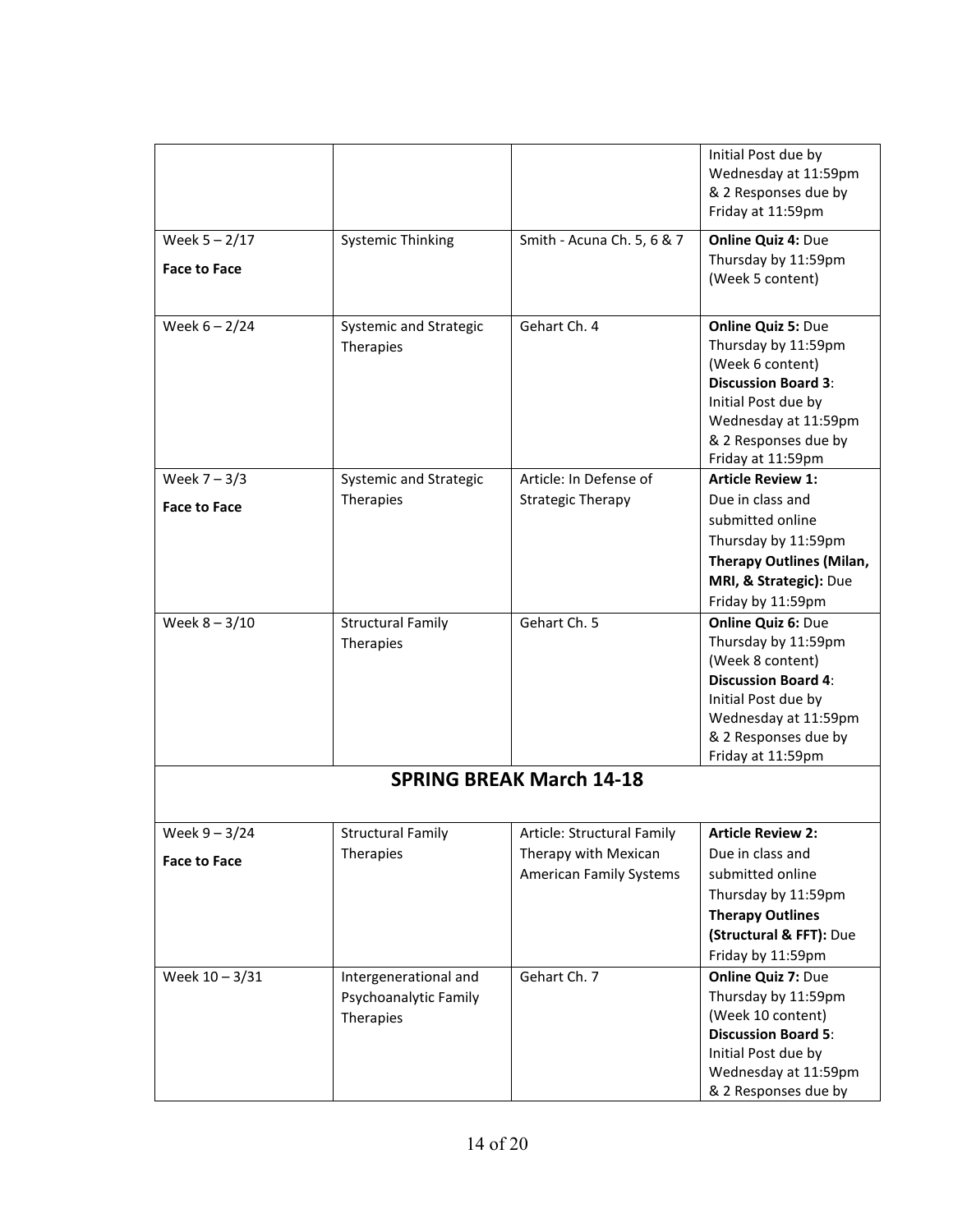|                         |                       |                                  | Friday at 11:59pm                           |
|-------------------------|-----------------------|----------------------------------|---------------------------------------------|
| Week $11 - 4/7$         | Intergenerational and | Articles: 1) Is Bowen            | <b>Online Quiz 8: Due</b>                   |
| <b>TAMFT Conference</b> | Psychoanalytic Family | Theory Valid? A Review of        | Thursday by 11:59pm                         |
|                         | Therapies             | Basic Research &                 | (Week 11 content)                           |
|                         |                       | 2) Psychodynamic Couple          | <b>Therapy Outlines</b>                     |
|                         |                       | Therapy: A Practical             | (Bowen &                                    |
|                         |                       | Synthesis                        | Psychodynamic): Due                         |
|                         |                       |                                  | Friday by 11:59pm                           |
|                         |                       |                                  |                                             |
| Week $12 - 4/14$        | Intergenerational and | Article: 1) Toward an            | <b>Article Review 3:</b>                    |
| <b>Face to Face</b>     | Psychoanalytic Family | <b>Object-Relations Approach</b> | Due in class and                            |
|                         | Therapies             | in Psychoanalytic Marital        | submitted online                            |
|                         |                       | Therapy &                        | Thursday by 11:59pm                         |
|                         |                       | 2) Trustworthiness and           | <b>Therapy Outlines (Object</b>             |
|                         |                       | Fairness Enough?                 | <b>Relations &amp; Contextual):</b>         |
|                         |                       | <b>Contextual Family Therapy</b> | Due Friday by 11:59pm                       |
|                         |                       | and the Good Family              |                                             |
|                         |                       |                                  |                                             |
| Week 13 - 4/21          | Experiential          | Gehart Ch. 6                     | Online Quiz 9: Due                          |
|                         |                       |                                  | Thursday by 11:59pm                         |
|                         |                       |                                  | (Week 13 content)                           |
|                         |                       |                                  | <b>Discussion Board 6:</b>                  |
|                         |                       |                                  | Initial Post due by<br>Wednesday at 11:59pm |
|                         |                       |                                  | & 2 Responses due by                        |
|                         |                       |                                  | Friday at 11:59pm                           |
| Week 14 - 4/28          | Experiential          | Articles: 1) Early Stages in     | <b>Article Review 4:</b>                    |
|                         |                       | <b>Experiential Marital</b>      | Due in class and                            |
| <b>Face to Face</b>     |                       | Therapy &                        | submitted online                            |
|                         |                       |                                  | Thursday by 11:59pm                         |
|                         |                       | 2) A Review of the               | <b>Therapy Outlines (Satir,</b>             |
|                         |                       | Research in Emotionally          | Whitaker & EFT): Due                        |
|                         |                       | Focused Therapy for              | Friday by 11:59pm                           |
|                         |                       | Couples                          |                                             |
| Week $15 - 5/5$         | <b>Student Led</b>    | <b>Review For Final</b>          | <b>SLD Handout: Due</b>                     |
|                         | Demonstration (SLD)   |                                  | 5/5/22 by 11:59pm                           |
| <b>Face to Face</b>     |                       |                                  |                                             |
| Week 16 - 5/12          | Student Led           | <b>Review for Final</b>          | <b>SLD Handout: Due</b>                     |
| <b>Face to Face</b>     | Demonstration (SLD)   |                                  | 5/12/22 by 11:59pm                          |
|                         |                       |                                  | <b>Online Cumulative Final</b>              |
|                         |                       |                                  | Exam: Due Online                            |
|                         |                       |                                  | 5/13/22 by 11:59pm                          |
|                         |                       |                                  |                                             |

(Course Calendar may be altered by the instructor throughout the semester as needed.)

## **Important University Dates**

*You can access the current Academic Calendar at the link below for important university dates:*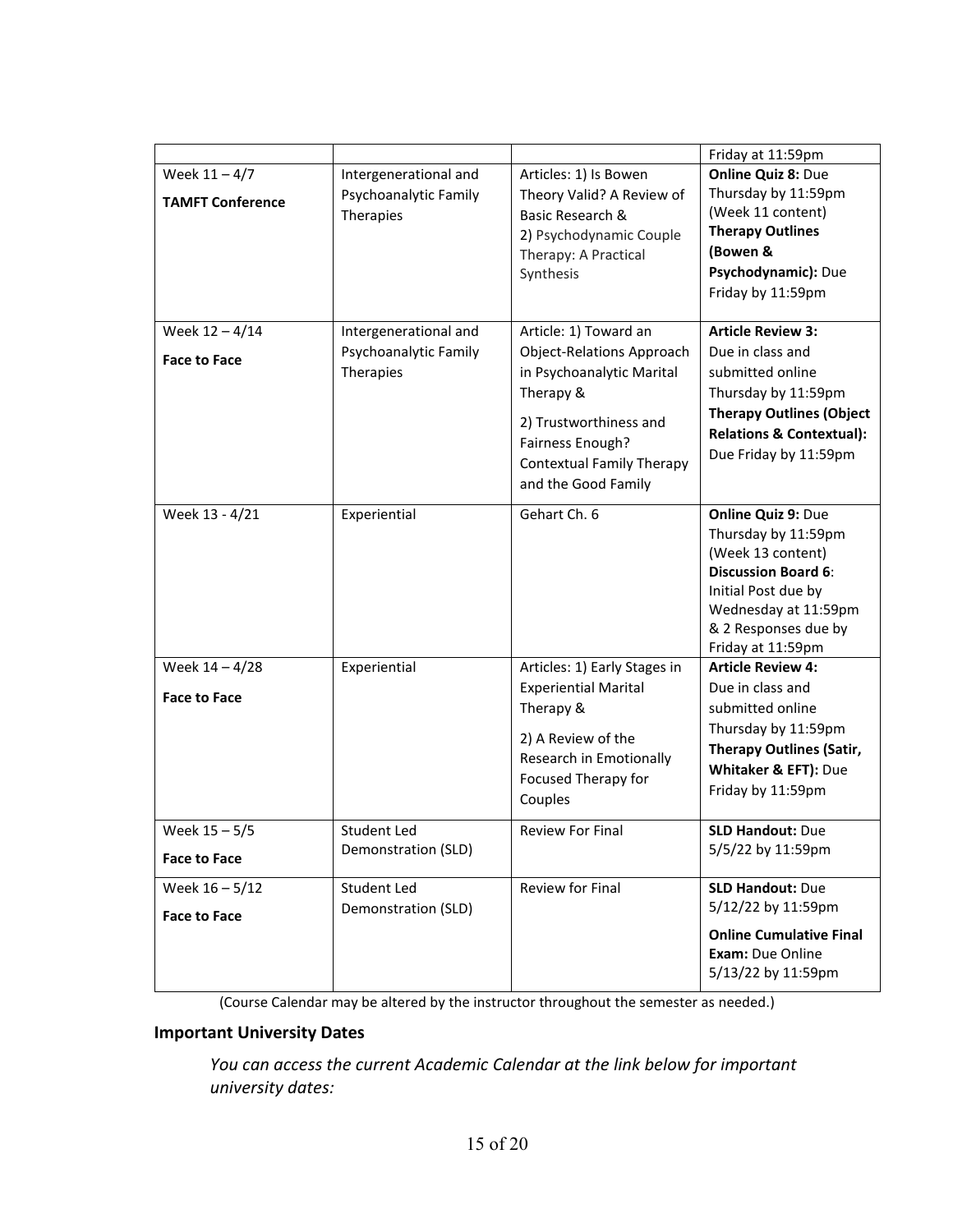## *<https://www.tamuct.edu/registrar/academic-calendar.html>*

#### **TECHNOLOGY REQUIREMENTS AND SUPPORT**

#### **Technology Requirements**

This course will use the A&M-Central Texas Instructure Canvas learning management system. **We strongly recommend the latest versions of Chrome or Firefox browsers. Canvas no longer supports any version of Internet Explorer.**

Logon to A&M-Central Texas Canvas [https://tamuct.instructure.com/] or access Canvas through the TAMUCT Online link in myCT [https://tamuct.onecampus.com/]. You will log in through our Microsoft portal.

Username: Your MyCT email address. Password: Your MyCT password

#### **Canvas Support**

Use the Canvas Help link, located at the bottom of the left-hand menu, for issues with Canvas. You can select "Chat with Canvas Support," submit a support request through "Report a Problem," or call the Canvas support line: 1-844-757-0953.

For issues related to course content and requirements, contact your instructor.

## **Online Proctored Testing**

A&M-Central Texas uses Proctorio for online identity verification and proctored testing. This service is provided at no direct cost to students. If the course requires identity verification or proctored testing, the technology requirements are: Any computer meeting the minimum computing requirements, plus web camera, speaker, and microphone (or headset). Proctorio also requires the Chrome web browser with their custom plug in.

## **Other Technology Support**

For log-in problems, students should contact Help Desk Central, 24 hours a day, 7 days a week

Email: [helpdesk@tamu.edu](mailto:helpdesk@tamu.edu) Phone: (254) 519-5466 [Web Chat:](http://hdc.tamu.edu/) [http://hdc.tamu.edu] *Please let the support technician know you are an A&M-Central Texas student.*

## **UNIVERSITY RESOURCES, PROCEDURES, AND GUIDELINES**

## **Drop Policy**

If you discover that you need to drop this class, you must complete the [Drop Request](https://dynamicforms.ngwebsolutions.com/casAuthentication.ashx?InstID=eaed95b9-f2be-45f3-a37d-46928168bc10&targetUrl=https%3A%2F%2Fdynamicforms.ngwebsolutions.com%2FSubmit%2FForm%2FStart%2F53b8369e-0502-4f36-be43-f02a4202f612) Dynamic Form through Warrior Web.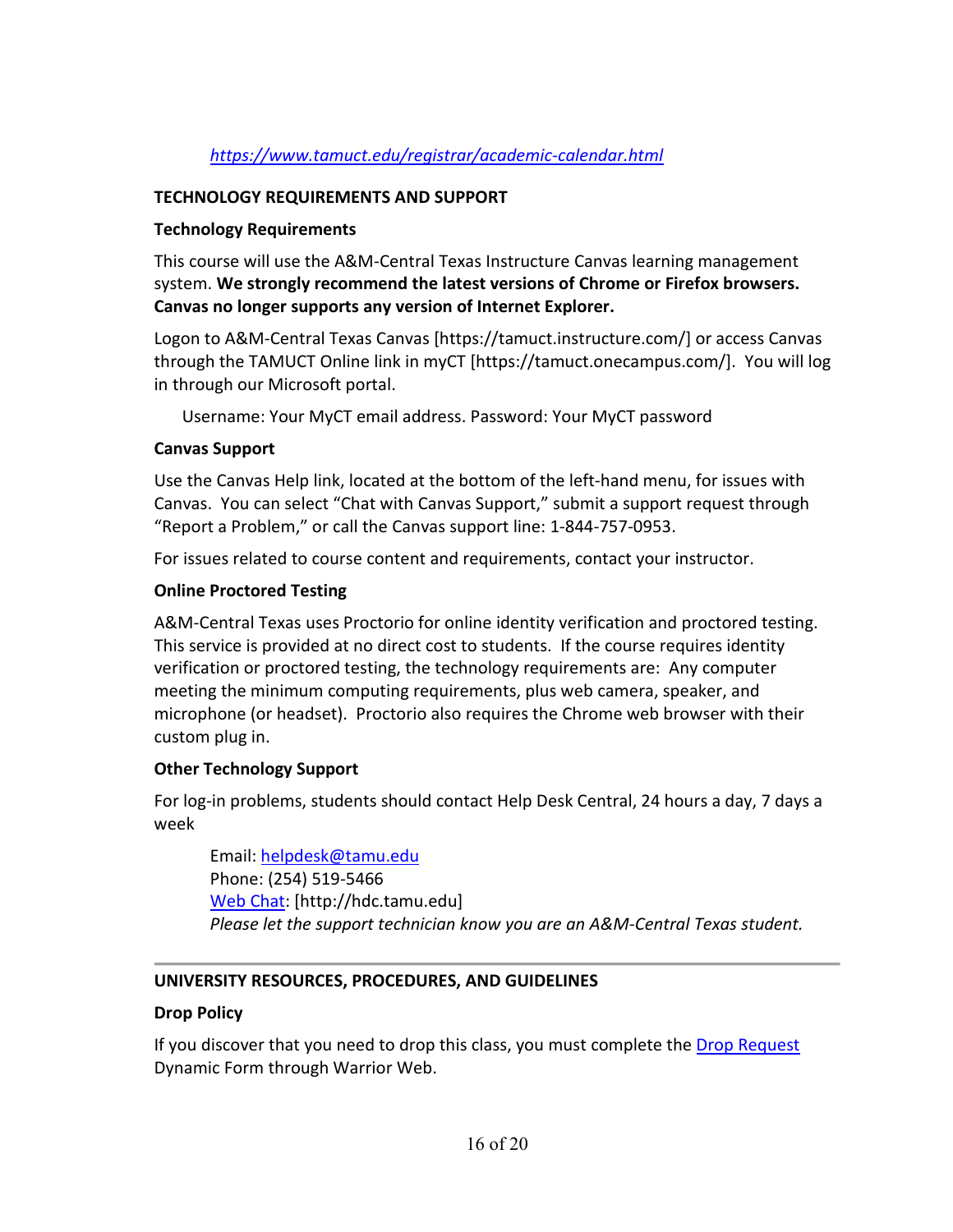[https://dynamicforms.ngwebsolutions.com/casAuthentication.ashx?InstID=eaed95b9 f2be-45f3-a37d-

46928168bc10&targetUrl=https%3A%2F%2Fdynamicforms.ngwebsolutions.com%2FSubm it%2FForm%2FStart%2F53b8369e-0502-4f36-be43-f02a4202f612].

Faculty cannot drop students; this is always the responsibility of the student. The Registrar's Office will provide a deadline on the Academic Calendar for which the form must be completed. Once you submit the completed form to the Registrar's Office, you must go into Warrior Web and confirm that you are no longer enrolled. If you still show as enrolled, FOLLOW-UP with the Registrar's Office immediately. You are to attend class until the procedure is complete to avoid penalty for absence. Should you miss the drop deadline or fail to follow the procedure, you will receive an F in the course, which may affect your financial aid and/or VA educational benefits.

## **Academic Integrity**

Texas A&M University-Central Texas values the integrity of the academic enterprise and strives for the highest standards of academic conduct. A&M-Central Texas expects its students, faculty, and staff to support the adherence to high standards of personal and scholarly conduct to preserve the honor and integrity of the creative community. Any deviation by students from this expectation may result in a failing grade for the assignment and potentially a failing grade for the course. All academic misconduct concerns will be referred to the Office of Student Conduct. When in doubt on collaboration, citation, or any issue, please contact your instructor before taking a course of action.

For more [information](https://nam04.safelinks.protection.outlook.com/?url=https%3A%2F%2Fwww.tamuct.edu%2Fstudent-affairs%2Fstudent-conduct.html&data=04%7C01%7Clisa.bunkowski%40tamuct.edu%7Ccfb6e486f24745f53e1a08d910055cb2%7C9eed4e3000f744849ff193ad8005acec%7C0%7C0%7C637558437485252160%7CUnknown%7CTWFpbGZsb3d8eyJWIjoiMC4wLjAwMDAiLCJQIjoiV2luMzIiLCJBTiI6Ik1haWwiLCJXVCI6Mn0%3D%7C1000&sdata=yjftDEVHvLX%2FhM%2FcFU0B99krV1RgEWR%2BJ%2BhvtoR6TYk%3D&reserved=0) regarding the Student Conduct process, [https://www.tamuct.edu/student-affairs/student-conduct.html].

If you know of potential honor violations by other students, you may [submit](https://nam04.safelinks.protection.outlook.com/?url=https%3A%2F%2Fcm.maxient.com%2Freportingform.php%3FTAMUCentralTexas%26layout_id%3D0&data=04%7C01%7Clisa.bunkowski%40tamuct.edu%7Ccfb6e486f24745f53e1a08d910055cb2%7C9eed4e3000f744849ff193ad8005acec%7C0%7C0%7C637558437485262157%7CUnknown%7CTWFpbGZsb3d8eyJWIjoiMC4wLjAwMDAiLCJQIjoiV2luMzIiLCJBTiI6Ik1haWwiLCJXVCI6Mn0%3D%7C1000&sdata=CXGkOa6uPDPX1IMZ87z3aZDq2n91xfHKu4MMS43Ejjk%3D&reserved=0) a report, [https://cm.maxient.com/reportingform.php?TAMUCentralTexas&layout\_id=0].

## **Academic Accommodations**

At Texas A&M University-Central Texas, we value an inclusive learning environment where every student has an equal chance to succeed and has the right to a barrier-free education. The Warrior Center for Student Success, Equity and Inclusion is responsible for ensuring that students with a disability receive equal access to the university's programs, services and activities. If you believe you have a disability requiring reasonable accommodations, please contact the Office of Access and Inclusion, WH-212; or call (254) 501-5836. Any information you provide is private and confidential and will be treated as such.

For more information, please visit our **Access & Inclusion** Canvas page (log-in required) [https://tamuct.instructure.com/courses/717]

# **Important information for Pregnant and/or Parenting Students**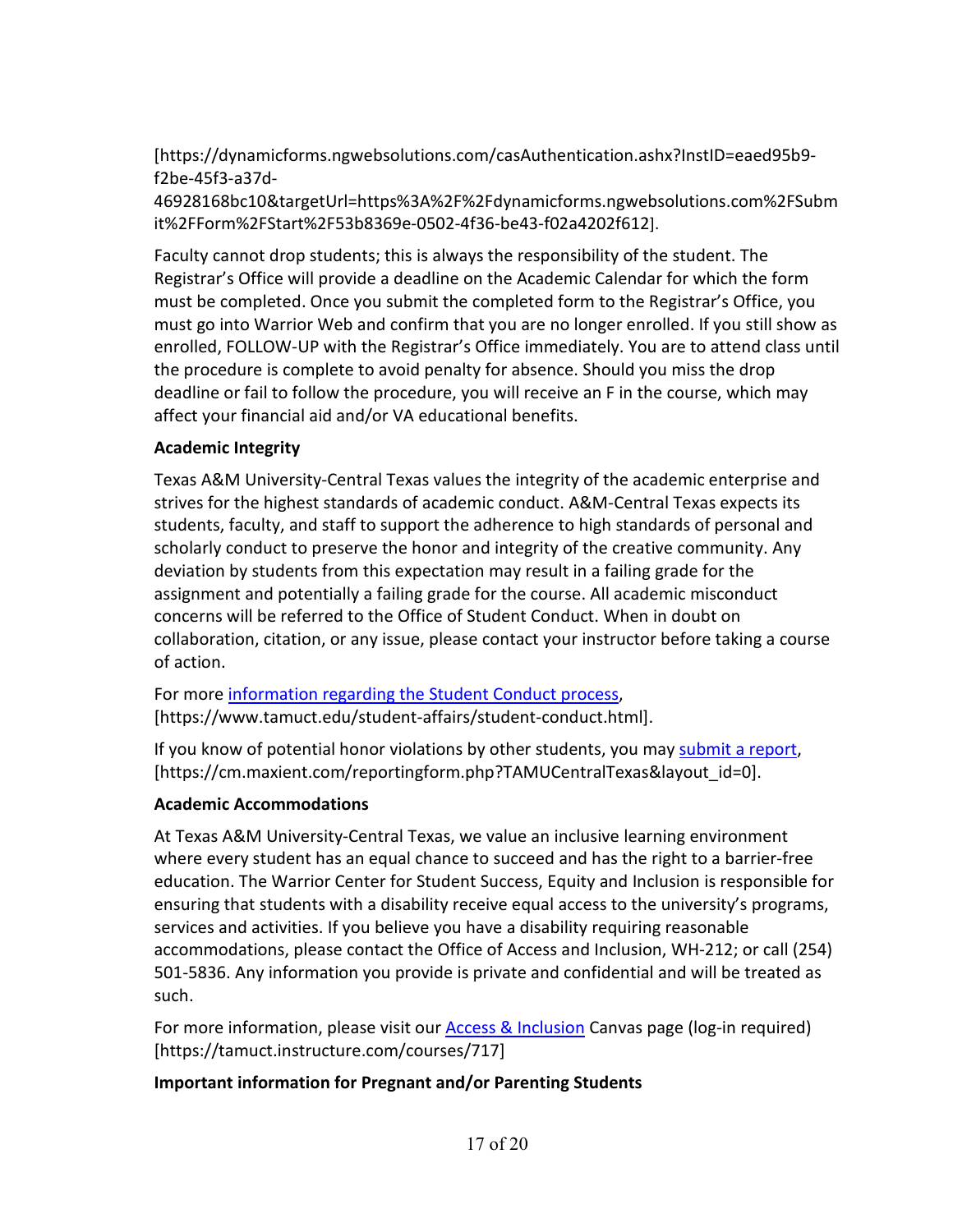Texas A&M University-Central Texas supports students who are pregnant and/or parenting. In accordance with requirements of Title IX and related guidance from US Department of Education's Office of Civil Rights, the Dean of Student Affairs' Office can assist students who are pregnant and/or parenting in seeking accommodations related to pregnancy and/or parenting. Students should seek out assistance as early in the pregnancy as possible. For more information, please visit [Student Affairs](https://www.tamuct.edu/student-affairs/pregnant-and-parenting-students.html) [https://www.tamuct.edu/student-affairs/pregnant-and-parenting-students.html]. Students may also contact the institution's Title IX Coordinator. If you would like to read more about these [requirements and guidelines](http://www2.ed.gov/about/offices/list/ocr/docs/pregnancy.pdf) online, please visit the website [http://www2.ed.gov/about/offices/list/ocr/docs/pregnancy.pdf].

Title IX of the Education Amendments Act of 1972 prohibits discrimination on the basis of sex and gender–including pregnancy, parenting, and all related conditions. A&M-Central Texas is able to provide flexible and individualized reasonable accommodation to pregnant and parenting students. All pregnant and parenting students should contact the Associate Dean in the Division of Student Affairs at (254) 501-5909 to seek out assistance. Students may also contact the University's Title IX Coordinator.

# **Tutoring**

Tutoring is available to all A&M-Central Texas students, both virtually and in-person. Student success coaching is available online upon request.

If you have a question, are interested in becoming a tutor, or in need of success coaching contact the Warrior Center for Student Success, Equity and Inclusion at (254) 501-5836, visit the Warrior Center at 212 Warrior Hall, or by emailing [WarriorCenter@tamuct.edu.](mailto:WarriorCenter@tamuct.edu)

To schedule tutoring sessions and view tutor availability, please visit Tutor [Matching](https://tutormatchingservice.com/TAMUCT) [Services](https://tutormatchingservice.com/TAMUCT) [https://tutormatchingservice.com/TAMUCT] or visit the Tutoring Center in 111 Warrior Hall.

Chat live with a remote tutor 24/7 for almost any subject from on your computer! Tutor.com is an online tutoring platform that enables A&M-Central Texas students to log in and receive online tutoring support at no additional cost. This tool provides tutoring in over 40 subject areas except writing support. Access Tutor.com through Canvas.

# **University Writing Center**

University Writing Center: Located in Warrior Hall 416, the University Writing Center (UWC) at Texas A&M University–Central Texas (A&M–Central Texas) is a free service open to all A&M–Central Texas students. For the Spring 2022 semester, the hours of operation are from 10:00 a.m.-5:00 p.m. Monday thru Thursday in Warrior Hall 416 (with online tutoring available every hour as well) with satellite hours available online only Monday thru Thursday from 6:00-9:00 p.m. and Saturday 12:00-3:00 p.m.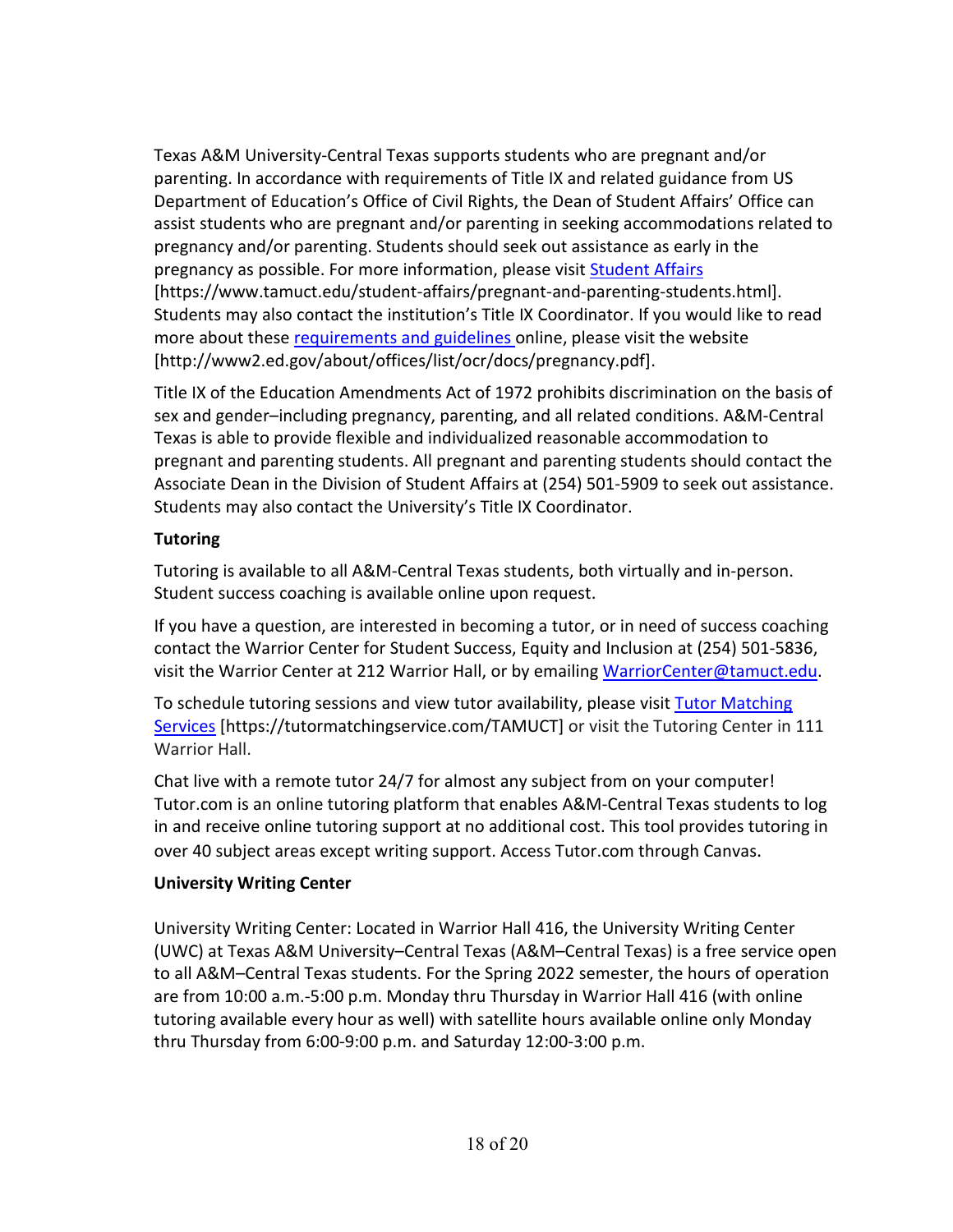Tutors are prepared to help writers of all levels and abilities at any stage of the writing process. While tutors will not write, edit, or grade papers, they will assist students in developing more effective composing practices. By providing a practice audience for students' ideas and writing, our tutors highlight the ways in which they read and interpret students' texts, offering guidance and support throughout the various stages of the writing process. In addition, students may work independently in the UWC by checking out a laptop that runs the Microsoft Office suite and connects to WIFI, or by consulting our resources on writing, including all of the relevant style guides. Whether you need help brainstorming ideas, organizing an essay, proofreading, understanding proper citation practices, or just want a quiet place to work, the UWC is here to help!

Students may arrange a one-to-one session with a trained and experienced writing tutor by making an appointment via [WCOnline](https://tamuct.mywconline.com/) [https://tamuct.mywconline.com/]. In addition, you can email Dr. Bruce Bowles Jr. at bruce.bowles@tamuct.edu if you have any questions about the UWC, need any assistance with scheduling, or would like to schedule a recurring appointment with your favorite tutor by making an appointment via [WCOnline](https://tamuct.mywconline.com/) [https://tamuct.mywconline.com/]. In addition, you can email Dr. Bruce Bowles Jr. at bruce.bowles@tamuct.edu if you have any questions about the UWC, need any assistance with scheduling, or would like to schedule a recurring appointment with your favorite tutor.

# **University Library**

The University Library provides many services in support of research across campus and at a distance. We offer over 200 electronic databases containing approximately 400,000 eBooks and 82,000 journals, in addition to the 96,000 items in our print collection, which can be mailed to students who live more than 50 miles from campus. Research guides for each subject taught at A&M-Central Texas are available through our website to help students navigate these resources. On campus, the library offers technology including cameras, laptops, microphones, webcams, and digital sound recorders.

Research assistance from a librarian is also available 24 hours a day through our online chat service, and at the reference desk when the library is open. Research sessions can be scheduled for more comprehensive assistance, and may take place virtually through WebEx, Microsoft Teams or in-person at the library. Schedule an [appointment](https://nam04.safelinks.protection.outlook.com/?url=https%3A%2F%2Ftamuct.libcal.com%2Fappointments%2F%3Fg%3D6956&data=04%7C01%7Clisa.bunkowski%40tamuct.edu%7Cde2c07d9f5804f09518008d9ab7ba6ff%7C9eed4e3000f744849ff193ad8005acec%7C0%7C0%7C637729369835011558%7CUnknown%7CTWFpbGZsb3d8eyJWIjoiMC4wLjAwMDAiLCJQIjoiV2luMzIiLCJBTiI6Ik1haWwiLCJXVCI6Mn0%3D%7C3000&sdata=KhtjgRSAw9aq%2FoBsB6wyu8b7PSuGN5EGPypzr3Ty2No%3D&reserved=0) [here](https://nam04.safelinks.protection.outlook.com/?url=https%3A%2F%2Ftamuct.libcal.com%2Fappointments%2F%3Fg%3D6956&data=04%7C01%7Clisa.bunkowski%40tamuct.edu%7Cde2c07d9f5804f09518008d9ab7ba6ff%7C9eed4e3000f744849ff193ad8005acec%7C0%7C0%7C637729369835011558%7CUnknown%7CTWFpbGZsb3d8eyJWIjoiMC4wLjAwMDAiLCJQIjoiV2luMzIiLCJBTiI6Ik1haWwiLCJXVCI6Mn0%3D%7C3000&sdata=KhtjgRSAw9aq%2FoBsB6wyu8b7PSuGN5EGPypzr3Ty2No%3D&reserved=0) [https://tamuct.libcal.com/appointments/?g=6956]. Assistance may cover many topics, including how to find articles in peer-reviewed journals, how to cite resources, and how to piece together research for written assignments.

Our 27,000-square-foot facility on the A&M-Central Texas main campus includes student lounges, private study rooms, group work spaces, computer labs, family areas suitable for all ages, and many other features. Services such as interlibrary loan, TexShare, binding, and laminating are available. The library frequently offers workshops, tours, readings, and other events. For more information, please visit our Library [website](https://nam04.safelinks.protection.outlook.com/?url=https%3A%2F%2Ftamuct.libguides.com%2Findex&data=04%7C01%7Clisa.bunkowski%40tamuct.edu%7C7d8489e8839a4915335f08d916f067f2%7C9eed4e3000f744849ff193ad8005acec%7C0%7C0%7C637566044056484222%7CUnknown%7CTWFpbGZsb3d8eyJWIjoiMC4wLjAwMDAiLCJQIjoiV2luMzIiLCJBTiI6Ik1haWwiLCJXVCI6Mn0%3D%7C1000&sdata=2R755V6rcIyedGrd4Os5rkgn1PvhHKU3kUV1vBKiHFo%3D&reserved=0)